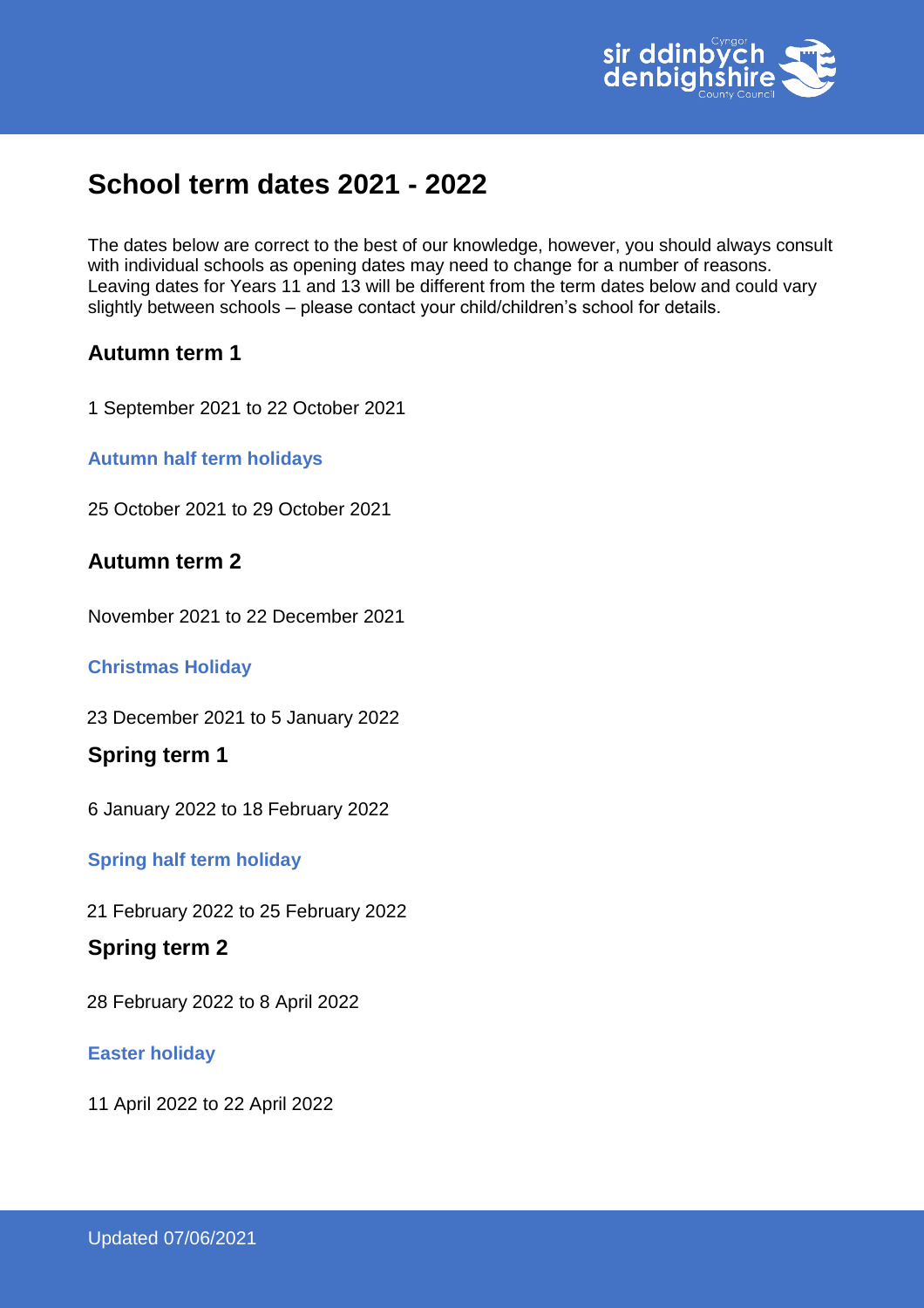## **Summer term 1**

25 April 2022 to 27 May 2022 (Early May Bank Holiday 2<sup>nd</sup> May)

### **Summer half term**

30 May 2022 to 3 June 2022

## **Summer term 2**

6 June 2022 to 20 July 2022

## **Staff Training Days 2020-21**

## **Rhyl Cluster**

**Ysgol Emmanuel, Ysgol Y Castell, Ysgol Bryn Hedydd, Ysgol Llywelyn, Christchurch CP School, and Rhyl High School** 

**Set training days** – 1<sup>st</sup> September 2021, 24<sup>th</sup> September 2021, 1<sup>st</sup> November 2021, 6<sup>th</sup> January 2022, 7<sup>th</sup> January 2022, 17<sup>th</sup> June 2022 (National Professional Learning Day).

### **Christ The Word Catholic School**

**Set training days** – 1<sup>st</sup> September 2021, 24<sup>th</sup> September 2021, 6<sup>th</sup> January 2022, 17<sup>th</sup> June 2022 (Additional – National Professional Learning Day), 19<sup>th</sup> July 2022, 20<sup>th</sup> July 2022.

### **Ysgol Plas Cefndy (including Milestones and Stepping Stones)**

**Set training days** – 1<sup>st</sup> September 2021, 1<sup>st</sup> November 2021, 6<sup>th</sup> January 2022, 28<sup>th</sup> February 2022, 25<sup>th</sup> April 2022, 17<sup>th</sup> June 2022 (Additional – National Professional Learning Day).

## **Prestatyn Cluster**

**Ysgol Penmorfa, Ysgol Bodnant, Ysgol Melyd, Ysgol Clawdd Offa, Ysgol Hiraddug, and Prestatyn High School**

Set training days – 1<sup>st</sup> September 2021, 2<sup>nd</sup> September 2021, 6<sup>th</sup> January 2022, 7<sup>th</sup> January 2022, 28<sup>th</sup> February 2022, 25<sup>th</sup> April 2022 (Additional – National Professional Learning Day).